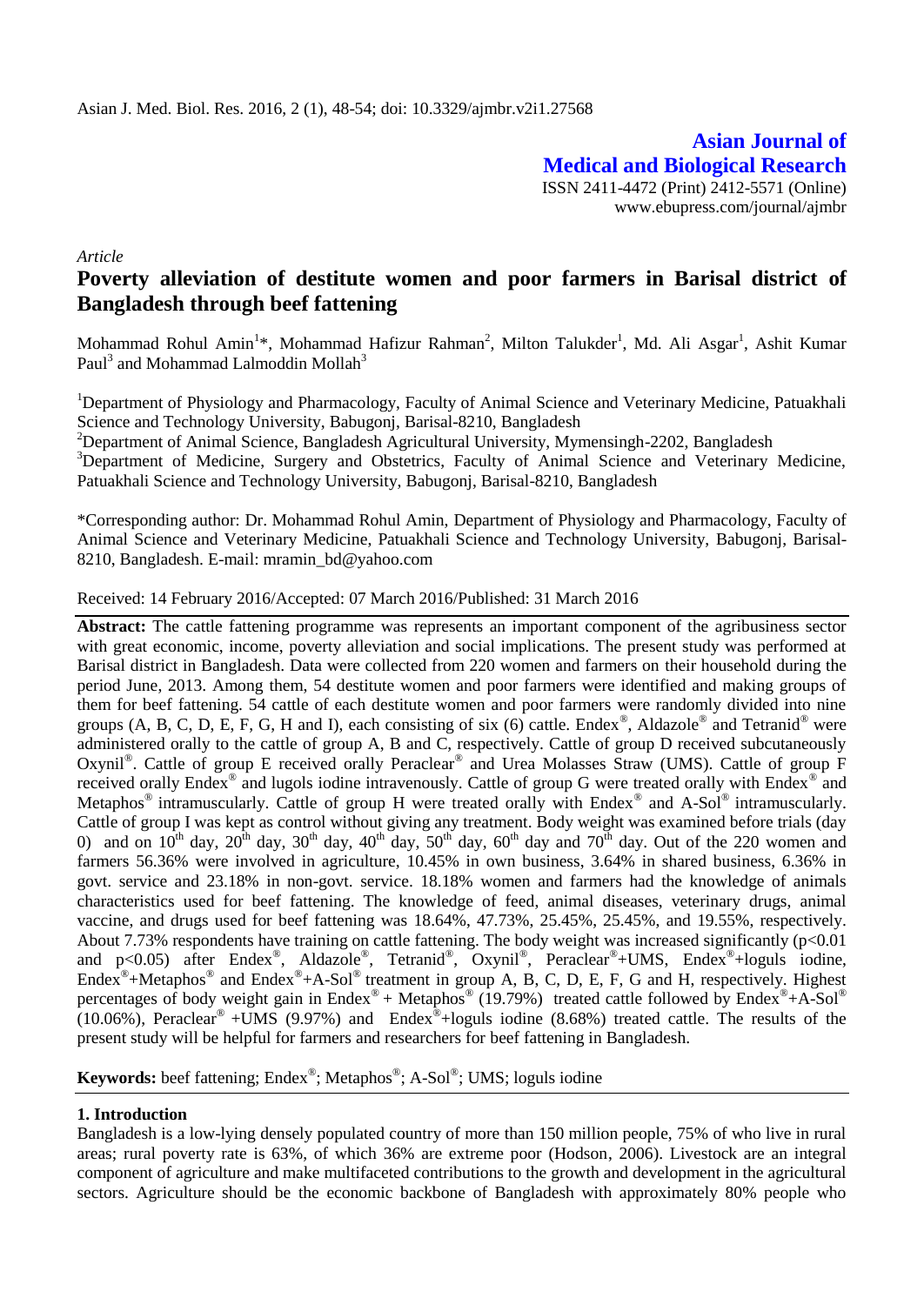depends on it directly or indirectly for their subsistence. The livestock an important sub-sector considered as the backbone of agriculture (Anonymous, 1985). Livestock sub-sector contributed to solve the economical problems of small and marginal farmers and played important role in poverty alleviation. Livestock provides milk, meat, skin, fuel, organic fertilizer and draft power. The total contributions of livestock to the Gross Domestic Product (GDP) are approximately 6.5% (DLS, 1998). Cattle farming are an important subsidiary to agriculture and playing a significant role in rural economy in Bangladesh (Hashem *et al*., 1999). Bangladesh has the world's third largest Muslim-majority population. Muslims always go sacrificing slaughtered livestock (cows, goats, camels and sheep) for Kurbani to celebrate the holy Eid-ul-Azha festival. About 1.8 million cattle sacrificed at this time each year (Sujan *et al.*, 2011).

Parasitism is an important limiting factor that responsible for deteriorating the health and productivity of livestock. The agro-ecological and geo-climatic conditions of Bangladesh are highly favorable for the growth and multiplication of parasites. Economically important parasitic diseases of livestock characterized by lower outputs of animal products (meat, milk, hides and skins), manure and traction, which all impact on the livelihood of small holder farmers (Perry and Randolph, 1999). The greatest losses associated with nematodal infections shows financial costs of internal parasitism are enormous (McLeod, 1995). Anthelmintics used as only effective way of controlling parasites in Bangladesh. However, as these are expensive and unavailable to farmers in rural areas. A large number of farmers involved in bull fattening just before 2-3 months of Eid-ul-Azha (muslim festival), when they sell the animals. Lugols iodine, the cheap way of increasing body weight can easily be disseminated to the rural farmers. The same effects can be illustrated for the toldimphos or butaphospen preparations. The technologies cited above, are cheap, easily transferable and would be well accepted by the rural farmers and destitute women and act as a potential means for alleviate poverty in their life. It is an easy and profitable system of beef fattening to alleviate poverty, unemployment and generate income for the rural people. Considering the above situations, the present study has improved the primary knowledge about beef fattening of cattle. Therefore, the study was designed to investigate the effect of different drugs used for beef fattening at Barisal district in Bangladesh.

## **2. Materials and Methods**

## **2.1. Socio-economic survey**

A local level socio-economic survey of destitute women and poor farmers who rear cattle were selected in Barisal district of Bangladesh. Data were collected using a semi-structured questionnaire on their household from each 220 women and farmers. This information will helps to improve destitute women and poor farmers in Barisal district by transferring modern technologies in Bangladesh.

## **2.2. Study area and time**

The socio-economic survey was carried out in Barisal district during the period June, 2013. Drugs were applied during the period from September, 2013 to November, 2013.

## **2.3. Selection of cattle**

54 cattle were selected for this study and were marked at the ears by the numbered tag. All these cattle were maintained at the same altitude and under nearly identical conditions. They were kept in door at night and part of the day. All the cattle were fed with balanced rations which were composed of roughages and concentrates.

# **2.4. The test drugs**

Endex® (levamisole+triclabendazole), Aldazole® (albendazole), Oxynil® (nitroxynil), Tetranid® (tetramisole+oxyclozanide), Peraclear® (fenbendazole), Metaphos® (toldimphos) and A-Sol® (butaphospen) selected for the experiment were purchased from local market, Barisal.

## **2.5. Experimental design**

Among 220 destitute women and poor farmers, 54 were identified and making groups of them for beef fattening. 54 cattle of each destitute women and poor farmers were randomly divided into nine groups (A, B, C, D, E, F, G, H and I), each consisting of six (6) cattle. Parasitism was a major hindrance to livestock development in Bangladesh. As a result about 50% apparently healthy cattle population demonstrated to be affected with different species of parasites. For this reason, anthelmintics were used for controlling the helminths infestation that inhabit in different systems of cattle. A wide variety of broad spectrum anthelmintics (Endex® , Aldazole® , Peraclear® , Oxynil® and Tetranid® ) were applied. A-Sol® , lugols iodine, urea molasses straw (UMS) and Metaphos<sup>®</sup> were applied as medicaments for beef fattening. Endex<sup>®</sup>, Aldazole<sup>®</sup> and Tetranid<sup>®</sup>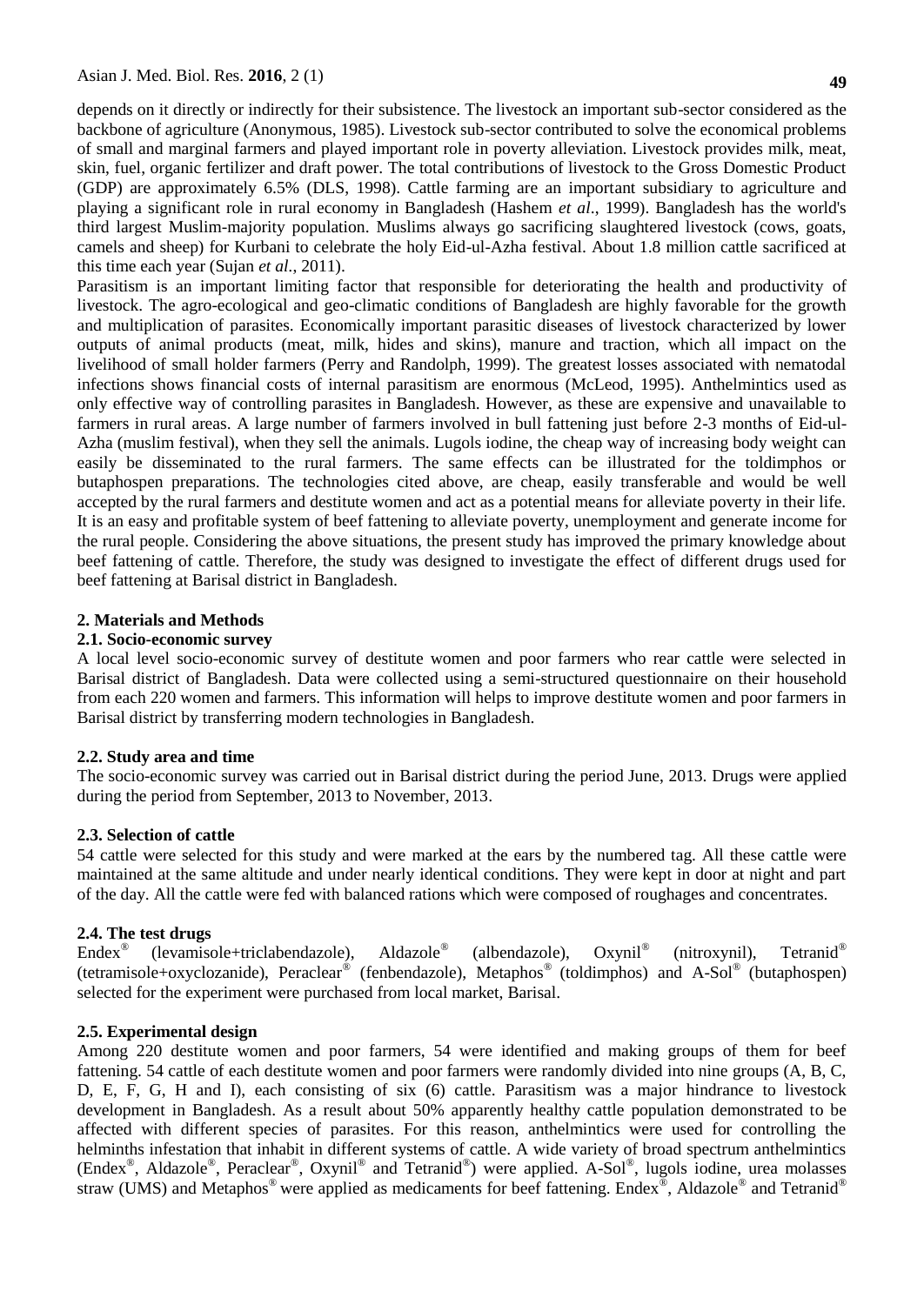were administered orally to the cattle of group A, B and C, respectively. Cattle of group D received subcutaneously Oxynil®. Cattle of group E received orally Peraclear® and Urea Molasses Straw (UMS). Cattle of group F received orally Endex® and lugols iodine intravenously. Cattle of group G were treated orally with Endex<sup>®</sup> and Metaphos<sup>®</sup> intramuscularly. Cattle of group H were treated orally with Endex<sup>®</sup> and A-Sol<sup>®</sup> intramuscularly. Cattle of group I was kept as control without giving any treatment.

# **2.6. Measurement of body weight**

Before trials (pre-treatment/day 0) initial body weight were examined and recorded. During the experimental period, body weight was examined on day 10, 20, 30, 40, 50, 60 and 70. The weight of each cattle was taken and recorded. The result was expressed in Kg. The body weight of all experimental cattle was taken as per method cited by Samad (2001).

## **2.7. Statistical analysis**

Data were collected and the mean  $\pm$  standard deviation or percentages were determined wherever applicable. Collected data were statistically analyzed between pre-treatment and post-treatment values by Student's t-test by using the computer statistical package programme of Microsoft Excel.

## **3. Results and Discussion**

## **3.1. Socio-economic characteristics of cattle fattening farmers**

The socio-economic characteristics of the respondents were shown in Table 1. 62.27% of the respondents were females while 37.73% were males involved in cattle farm production in the study area. Similar observation was also found by Sarma and Ahmed (2011). It is revealed that the majority (90.91%) of the respondents were in the married, 6.36%, 1.82% and 0.91% of the respondents were in the unmarried, widowed and divorced, respectively. A cattle farming was less laborious than other root and tuber crops and did not require a lot of physical strength. 17.27% of the farmers had no formal education, while only 40.55% attended primary school. This findings supported by the earlier works of Hashem *et al*. (1999). Out of the 220 respondents 56.36% were involved in agriculture, 10.45% in own business, 3.64% in shared business, 6.36% in govt. service and 23.18% in non-govt. service. The present finding was in agreement with the works of Ahmed *et al.* (2010).

| <b>Variable</b>                  | Frequency      | Percentage $(\% )$ |  |  |  |  |
|----------------------------------|----------------|--------------------|--|--|--|--|
| <b>Sex</b>                       |                |                    |  |  |  |  |
| Male                             | 83             | 37.73              |  |  |  |  |
| Female                           | 137            | 62.27              |  |  |  |  |
| <b>Marital status</b>            |                |                    |  |  |  |  |
| Single/unmarried                 | 14             | 6.36               |  |  |  |  |
| Married                          | 200            | 90.91              |  |  |  |  |
| Divorced                         | $\overline{2}$ | 0.91               |  |  |  |  |
| Widowed                          | $\overline{4}$ | 1.82               |  |  |  |  |
| <b>Educational qualification</b> |                |                    |  |  |  |  |
| Illiterate                       | 38             | 17.27              |  |  |  |  |
| Able to sign                     | 36             | 16.36              |  |  |  |  |
| Primary                          | 89             | 40.45              |  |  |  |  |
| Secondary                        | 36             | 16.36              |  |  |  |  |
| <b>Higher Secondary</b>          | 14             | 6.36               |  |  |  |  |
| Graduate                         | 7              | 3.18               |  |  |  |  |
| Occupation                       |                |                    |  |  |  |  |
| Farmer                           | 124            | 56.36              |  |  |  |  |
| Own business                     | 23             | 10.45              |  |  |  |  |
| <b>Shared business</b>           | $\,8\,$        | 3.64               |  |  |  |  |
| Govt. Service                    | 14             | 6.36               |  |  |  |  |
| Non-Govt. Service                | 51             | 23.18              |  |  |  |  |

## **Table 1. Distribution of destitute women and poor farmers rearing cattle according to their sex, marital status, educational qualification and occupation.**

# **3.2. Factors associated with fattening of cattle**

The factors associated with fattening of cattle were shown in Table 2. Most of the farmers had not proper knowledge which implies that was not costless but requires investment. Lack of knowledge might be regarded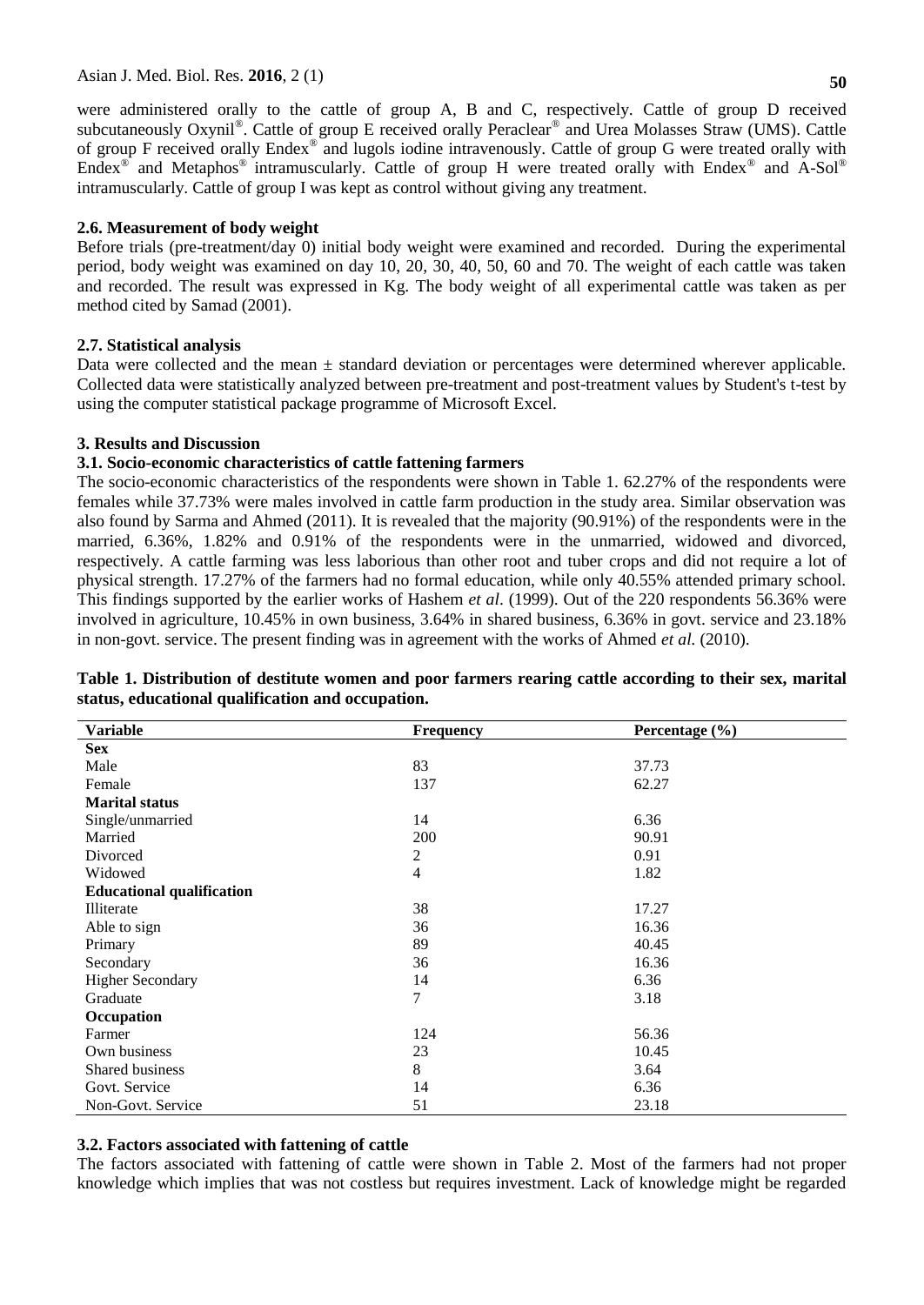as a factor causing inefficiency. From this study, 18.18% respondents had the knowledge of characteristics of animals used for beef fattening. The knowledge of feed, animal diseases, veterinary drugs, animal vaccine, and drugs used for beef fattening was 18.64%, 47.73%, 25.45%, 25.45%, and 19.55%, respectively. About 7.73% respondents have training on cattle fattening. The present finding was in agreement with the observation of Ahmed *et al.* (2010). Respondents listened radio programme on livestock (10.00%) and n beef fattening (7.73%). Respondents showed television programme on livestock (28.18%) and beef fattening (9.55%). Farmers kept their animals in a separate house. Similar observations also reported by Hossain *et al.* (1996). Both extensive and semi-intensive feeding systems were practiced reported by the respondents for cattle fattening. Animal received feed from own fodder areas for supply and allow grazing (34.09%), purchase concentrate  $(7.73\%)$  and both  $(45.91\%)$ . Respondents used tube-well  $(43.64\%)$ , river  $(14.55\%)$ , canal  $(14.09\%)$  and ponds (27.73%) as the source of water for their cattle.

| <b>Parameters</b>                             | <b>Numbers of respondents</b> | Percent of respondents<br>$(n = 220)$ |  |  |
|-----------------------------------------------|-------------------------------|---------------------------------------|--|--|
|                                               | $(n = 220)$                   |                                       |  |  |
| Knowledge                                     |                               |                                       |  |  |
| Characteristics of animals for beef fattening | 40                            | 18.18                                 |  |  |
| Feed used on beef fattening                   | 41                            | 18.64                                 |  |  |
| Animal diseases                               | 105                           | 47.73                                 |  |  |
| Veterinary drugs                              | 56                            | 25.45                                 |  |  |
| Animal vaccine                                | 56                            | 25.45                                 |  |  |
| Drugs used for beef fattening                 | 43                            | 19.55                                 |  |  |
| Training on beef fattening                    | 17                            | 7.73                                  |  |  |
| <b>Mass Media</b>                             |                               |                                       |  |  |
| Radio programme on livestock                  | 22                            | 10.00                                 |  |  |
| Radio programme on beef fattening             | 17                            | 7.73                                  |  |  |
| Television programme on livestock             | 62                            | 28.18                                 |  |  |
| Television programme on beef fattening        | 21                            | 9.55                                  |  |  |
| <b>Animal housing</b>                         |                               |                                       |  |  |
| Natural Roof/Kacha (Bamboo/Chon/Wood)         | 122                           | 55.45                                 |  |  |
| Rudimentary Roof/Tin                          | 82                            | 37.27                                 |  |  |
| Finished Roof (Pukka/Cement/Concrete)         | 5                             | 2.27                                  |  |  |
| Other                                         | 11                            | 5.00                                  |  |  |
| Source of drinking water                      |                               |                                       |  |  |
| Tube well                                     | 96                            | 43.64                                 |  |  |
| River                                         | 32                            | 14.55                                 |  |  |
| Canal                                         | 31                            | 14.09                                 |  |  |
| Pond                                          | 61                            | 27.73                                 |  |  |
| <b>Source of feed</b>                         |                               |                                       |  |  |
| Own fodder areas for supply and allow grazing | 75                            | 34.09                                 |  |  |
| Purchase concentrate                          | 17                            | 7.73                                  |  |  |
| <b>B</b> oth                                  | 101                           | 45.91                                 |  |  |

## **Table 2. Factors associated with fattening of cattle.**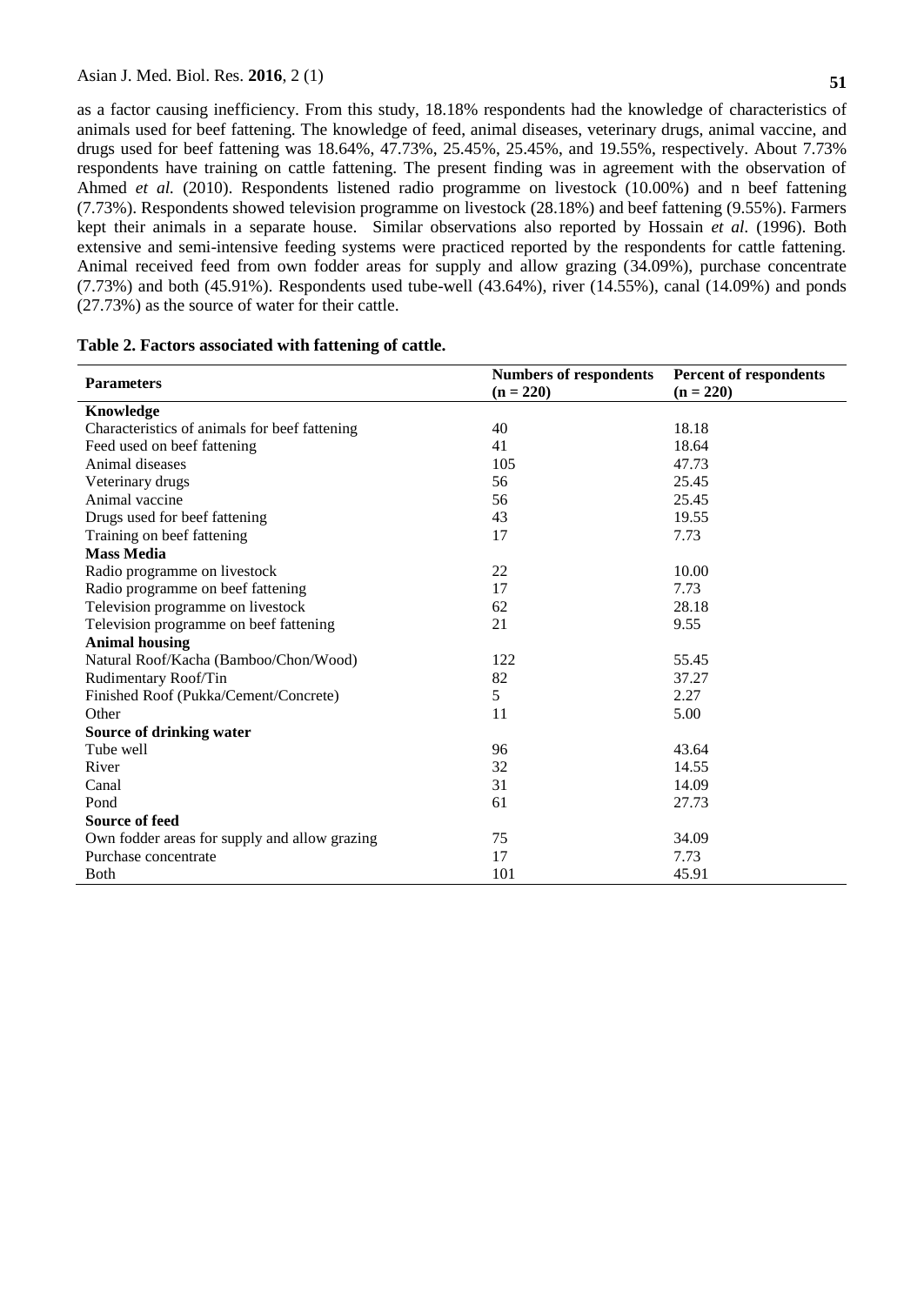| Table 3. Effects of different drugs on body weight (kg) in cattle. |  |  |  |  |
|--------------------------------------------------------------------|--|--|--|--|
|--------------------------------------------------------------------|--|--|--|--|

|              | <b>Group Treatment</b>        | Pre-<br>treatment | <b>Post-treatment</b> |            |            |            |                         | <b>Percentages</b><br>of weight |            |          |
|--------------|-------------------------------|-------------------|-----------------------|------------|------------|------------|-------------------------|---------------------------------|------------|----------|
|              |                               | '0' day           | $10^{th}$ day         | $20th$ day | $30th$ day | $40th$ day | $50^{\text{th}}$<br>day | $60th$ day                      | $70th$ day | gain (%) |
| $\mathbf{A}$ | $\mathrm{Endex}^\circledR$    | 192.89            | 197.13**              | 198.13**   | 199.07**   | 199.96**   | 201.73**                | 203.22**                        | 204.83**   | 5.83     |
|              |                               | ± 65.67           | ± 66.72               | ± 66.95    | ± 66.08    | ± 66.81    | ± 67.53                 | ± 67.40                         | ± 67.50    |          |
| B            | $\text{Aldazole}^{\circledR}$ | 281.39            | 282.25                | 283.58**   | 283.58**   | 284.45**   | 285.21**                | 286.91**                        | 288.62**   | 2.51     |
|              |                               | ± 111.06          | ± 110.17              | ± 110.51   | ± 110.51   | ± 110.28   | ± 110.29                | ± 109.81                        | ± 109.45   |          |
| $\mathbf C$  | Tetranid®                     | 194.31            | 194.31                | 197.25*    | 197.63*    | 199.36*    | 200.15**                | 201.75**                        | 202.10**   | 3.85     |
|              |                               | ± 20.27           | ± 20.27               | ± 20.63    | ± 21.20    | ± 22.79    | ± 22.34                 | ± 22.05                         | ± 22.04    |          |
| D            | Oxynil®                       | 204.95            | 209.69**              | 210.99**   | 212.23**   | 213.61**   | 213.95**                | 215.39**                        | 217.36**   | 5.71     |
|              |                               | ± 76.34           | ± 77.22               | ± 76.98    | ± 76.95    | ± 77.91    | ± 77.77                 | ± 77.65                         | ± 77.18    |          |
| $\bf{E}$     | Peraclear <sup>®</sup> +      | 146.89            | 147.66                | $150.70**$ | 153.22**   | 155.16**   | $157.50**$              | 160.14**                        | 163.16**   | 9.97     |
|              | <b>UMS</b>                    | ± 24.21           | ± 24.41               | ± 24.58    | ± 22.48    | ± 26.45    | ± 25.02                 | ± 25.71                         | ± 25.01    |          |
| F            | $Endex^{\circledR}$ +         | 182.44            | 183.60                | 191.97**   | 192.92**   | 195.33**   | 198.58**                | 199.78**                        | 199.78**   |          |
|              | loguls                        | ± 33.62           | ± 33.51               | ± 30.90    | ± 30.58    | ± 29.49    | ± 29.43                 | ± 29.44                         | ± 31.31    | 8.68     |
|              | iodine                        |                   |                       |            |            |            |                         |                                 |            |          |
| G            | $Endex^{\circledR} +$         | 126.93            | 132.68**              | 134.38**   | $137.16**$ | 141.48**   | 146.34**                | 150.06**                        | 158.25**   | 19.79    |
|              | Metaphos®                     | ± 21.28           | ± 42.99               | ± 42.29    | ± 43.55    | ± 46.36    | ± 45.96                 | ± 47.67                         | ± 50.80    |          |
| H            | $Endex^{\circ}$ +             | 139.50            | 141.33*               | 144.23**   | 144.23**   | 148.11**   | 150.49**                | 154.26**                        | 155.10**   | 10.06    |
|              | $A-Sol^{\circledR}$           | ± 33.40           | ± 31.82               | ± 33.21    | ± 33.21    | ± 32.90    | ± 32.99                 | ± 36.90                         | ± 35.91    |          |
| $\mathbf I$  | No drug                       | 193.12            | 193.12                | 193.12     | 196.13     | 196.73     | 197.32                  | 197.92                          | 197.92     | 2.43     |
|              |                               | $\pm$ 11.81       | ± 11.81               | ± 11.81    | ± 15.88    | ± 15.99    | ± 15.63                 | ± 15.80                         | ± 15.80    |          |

The above values represent the mean  $\pm$  standard deviation (SD) of 6 cattle

\*\* = Significant at 1 per cent level  $(p<0.01)$ 

 $*$  = Significant at 5 per cent level (p<0.05)

#### **3.3. Effects of drugs on body weight (kg) in cattle**

The body weight was increased significantly ( $p<0.01$  and  $p<0.05$ ) after Endex<sup>®</sup>, Aldazole®, Tetranid®, Oxynil®, Peraclear<sup>®</sup>+UMS, Endex<sup>®</sup> + loguls iodine, Endex<sup>®</sup> +Metaphos<sup>®</sup>, Endex<sup>®</sup>+A-Sol<sup>®</sup>, treatment in group A, B, C, D, E, F, G, H, and I, respectively. The results of the effect on body weight in cattle were shown in the Table 3. Mean body weight before treatment was  $192.89 \pm 65.67$  and after treatment with Endex<sup>®</sup> mean body weight on  $10^{th}$  day,  $20^{th}$  day,  $30^{th}$  day,  $40^{th}$  day,  $50^{th}$  day,  $60^{th}$  day and  $70^{th}$  day were  $197.13 \pm 66.72$ ,  $198.13 \pm 66.95$ ,  $199.07 \pm 66.08$ ,  $199.96 \pm 66.81$ ,  $201.73 \pm 67.53$ ,  $203.22 \pm 67.40$  and  $204.83 \pm 67.50$ , respectively in group A. Body weight increased 5.83% in Endex<sup>®</sup> treated cattle. Mean body weight before treatment was  $281.39 \pm 111.06$ and after treatment with Aldazole<sup>®</sup> mean body weight on  $10^{th}$  day,  $20^{th}$  day,  $30^{th}$  day,  $40^{th}$  day,  $50^{th}$  day,  $60^{th}$  day and  $70^{\text{th}}$  day were  $282.25 \pm 110.17$ ,  $283.58 \pm 110.51$ ,  $283.58 \pm 110.51$ ,  $284.45 \pm 110.28$ ,  $285.21 \pm 110.29$ ,  $286.91$  $±$  109.81 and 288.62  $±$  109.45, respectively in group B. Body weight increased 2.51% in Aldazole® treated cattle. Mean body weight before treatment was  $194.31 \pm 20.27$  and after treatment with Tetranid<sup>®</sup> mean body weight on 10<sup>th</sup> day, 20<sup>th</sup> day, 30<sup>th</sup> day, 40<sup>th</sup> day, 50<sup>th</sup> day, 60<sup>th</sup> day and 70<sup>th</sup> day were 194.31  $\pm$  20.27, 197.25  $\pm$ 20.63, 197.63  $\pm$  21.20, 199.36  $\pm$  22.79, 200.15  $\pm$  22.34, 201.75  $\pm$  22.05 and 202.10  $\pm$  22.04, respectively in group C. Body weight increased 3.85% in Tetranid® treated cattle. Mean body weight before treatment was  $204.95 \pm 76.34$  and after treatment with Oxynil® mean body weight on 10<sup>th</sup> day, 20<sup>th</sup> day, 30<sup>th</sup> day, 40<sup>th</sup> day, 50<sup>th</sup> day, 60<sup>th</sup> day and 70<sup>th</sup> day were 209.69  $\pm$  77.22, 210.99  $\pm$  76.98, 212.23  $\pm$  76.95, 213.61  $\pm$  77.91, 213.95  $\pm$ 77.77, 215.39  $\pm$  77.65 and 217.36  $\pm$  77.18, respectively in group D. Body weight increased 5.71% in Oxynil<sup>®</sup> treated cattle. Mean body weight before treatment was  $146.89 \pm 24.21$  and after treatment with Peraclear<sup>®</sup>+UMS mean body weight on  $10^{th}$  day,  $20^{th}$  day,  $30^{th}$  day,  $40^{th}$  day,  $50^{th}$  day,  $60^{th}$  day and  $70^{th}$  day were  $147.66 \pm 24.41$ , 150.70  $\pm$  24.58, 153.22  $\pm$  22.48, 155.16  $\pm$  26.45, 157.50  $\pm$  25.02, 160.14  $\pm$  25.71 and 163.16  $\pm$  25.01, respectively in group E. Body weight increased 9.97% in Peraclear®+UMS treated cattle. Mean body weight before treatment was 182.44  $\pm$  33.62 and after treatment with Endex<sup>®</sup>+loguls iodine mean body weight on 10<sup>th</sup> day,  $20^{th}$  day,  $30^{th}$  day,  $40^{th}$  day,  $50^{th}$  day,  $60^{th}$  day and  $70^{th}$  day were  $183.60 \pm 33.51$ ,  $191.97 \pm 30.90$ ,  $192.92 \pm 30.90$ 30.58, 195.33  $\pm$  29.49, 198.58  $\pm$  29.43, 199.78  $\pm$  29.44 and 199.78  $\pm$  31.31, respectively in group F. Body weight increased 8.68% in Endex®+loguls iodine treated cattle. Mean body weight before treatment was 126.93  $\pm$  21.28 and after treatment with Endex<sup>®</sup>+Metaphos<sup>®</sup> mean body weight on 10<sup>th</sup> day, 20<sup>th</sup> day, 30<sup>th</sup> day, 40<sup>th</sup> day,  $50^{th}$  day,  $60^{th}$  day and  $70^{th}$  day were  $132.68 \pm 42.99$ ,  $134.38 \pm 42.29$ ,  $137.16 \pm 43.55$ ,  $141.48 \pm 46.36$ ,  $146.34 \pm 46.36$ 45.96, 150.06  $\pm$  47.67 and 158.25  $\pm$  50.80, respectively in group G. Body weight increased 19.79% in Endex<sup>®</sup>+Metaphos<sup>®</sup> treated cattle. Mean body weight before treatment was  $139.50 \pm 33.40$  and after treatment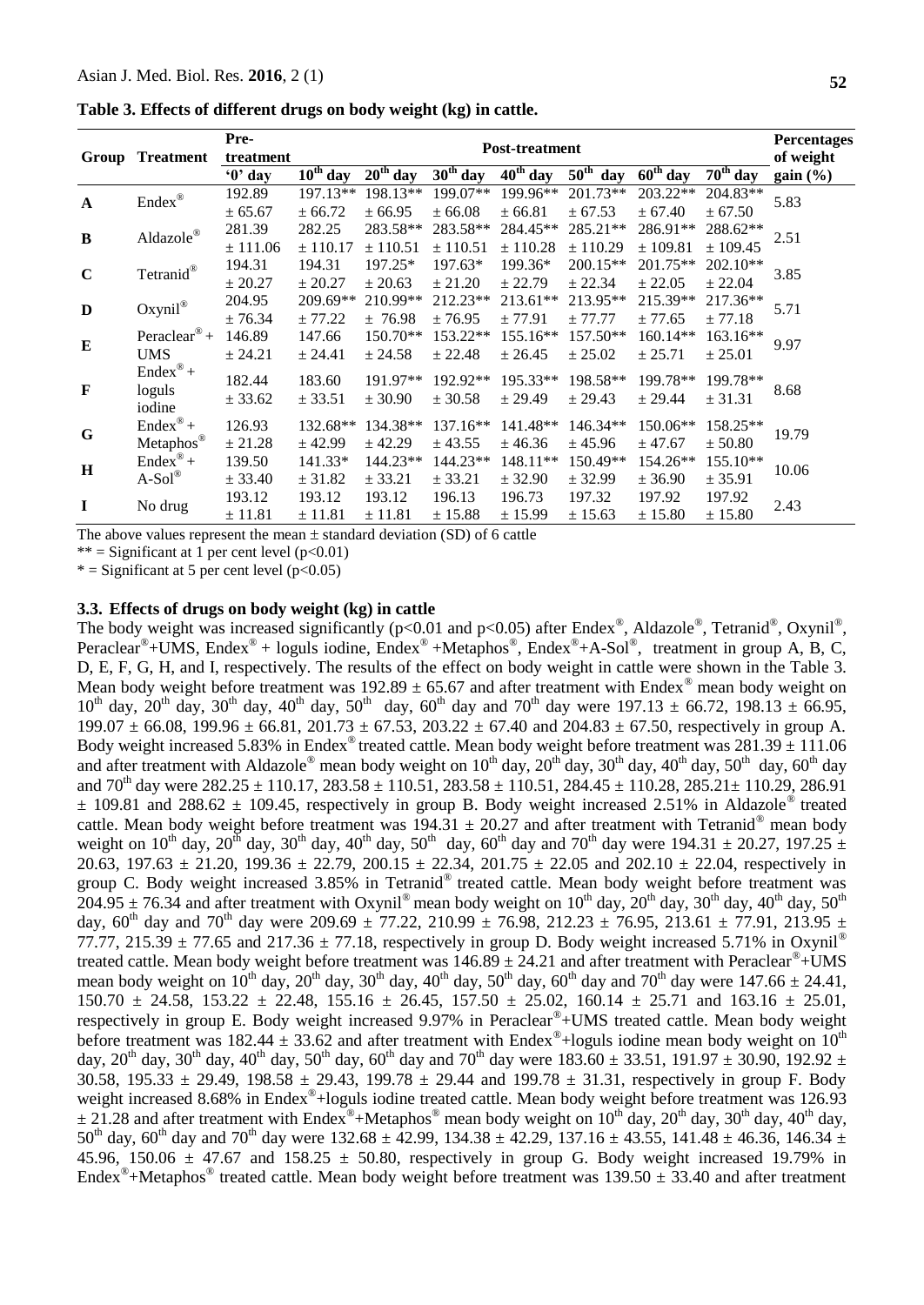with Endex<sup>®</sup>+A-Sol<sup>®</sup> mean body weight on 10<sup>th</sup> day, 20<sup>th</sup> day, 30<sup>th</sup> day, 40<sup>th</sup> day, 50<sup>th</sup> day, 60<sup>th</sup> day and 70<sup>th</sup> day were  $141.33 \pm 31.82$ ,  $144.23 \pm 33.21$ ,  $144.23 \pm 33.21$ ,  $148.11 \pm 32.90$ ,  $150.49 \pm 32.99$ ,  $154.26 \pm 36.90$  and  $155.10 \pm 35.91$ , respectively in group H. Body weight increased 10.06% in Endex<sup>®</sup>+A-Sol<sup>®</sup> treated cattle. Mean body weight of control group on pre-treatment (day 0) was  $193.12 \pm 11.81$ . Mean body weight on the  $10^{th}$  day,  $20^{th}$  day,  $30^{th}$  day,  $40^{th}$  day,  $50^{th}$  day,  $60^{th}$  day and  $70^{th}$  day were  $193.12 \pm 11.81$ ,  $193.12 \pm 11.81$ ,  $196.13$ ,  $\pm$ 15.88, 196.73 ± 15.99, 197.32 ± 15.63, 197.92 ± 15.80 and 197.92 ± 15.80, respectively in group I. Amin *et al*. (2008) observed that body weight was increased significantly in albendazole treated cattle. Khan *et al.* (2003) also reported that body weight was increased significantly due to levamisole and albendazole in cattle. Similar effects reported by Redl (1991) due to levamisole in cattle. Hossain *et al.* (2004) reported that tetramisole significantly increased body weight in sheep. Amin *et al*. (2005) observed that body weight was increased significantly in albendazole and fenbendazole treated sheep. Ahmed *et al.* (2010) reported that UMS increased body weight in cattle. Likewise, Sultana *et al.* (2006) stated that lugol's iodine to increase body weight in beef cattle.

## **4. Conclusions**

Cattle fattening was a potential and effective option for poor farmer and gained prominence as an important agribusiness sector of agriculture in Bangladesh. It gives the farmer year round work and provides extra income. Cattle fattening could play a vital role in poverty elevation. No competition between the cattle fattening activity and major crop production in using family labour and land resources. As a muslim country, cattle fattening has a great prospect in Bangladesh. Not only Eid-ul-Azha but also it has a good demand throughout the country in any time.

## **Acknowledgements**

The financial support of Post Graduate Studies (PGS), Patuakhali Science and Technology University, Dumki, Patuakhali-8602, Bangladesh for conducting the experiment is gratefully acknowledged.

#### **Conflict of interest**

None to declare.

## **References**

- Ahmed T, M Hashem, M Khan, MF Rahman and MM Hossain, 2010. Factors related to small scale cattle fattening in rural areas of Bangladesh. Bang. J. Anim. Sci., 39: 116-124.
- Amin MR, M Mostofa, MA Awal and ML Sharmin, 2008. Comparative efficacy of barbados lilac, pineapple and Benazol® against gastrointestinal nematodes in cattle. Progress. Agri., 19: 51-59.
- Amin MR, SMA Khalid, M Mostofa, MM Hasan, M Shahiduzzaman and BK Paul, 2005. Effects of Helmex® and Peraclear<sup>®</sup> against gastro-intestinal nematodiasis in sheep. J. Anim. Vet. Adv., 4: 58-62.

Anonymous, 1995. Asian Livestock. X: 49.

DLS, 1998. Department of Livestock Services, Dhaka, Bangladesh.

- Hashem MA, M Moniruzzaman, S Akhter and MM Hassain, 1999. Cattle fattening by rural farmers in different district of Bangladesh. Bang. J. Anim. Sci., 28: 81-88.
- Hodson R, 2006. The char livelihood programme, the story and strategy so far. CLP Secretariat, RDA Campus, Bogra.
- Hossain KM, TN Nahar, AI Talukder and SS Kibria, 1996. Beef fattening by rural women. In the proceeding of a national workshop on case studies "Success stories of women in Agriculture", 27-28 August, 1995, BARC, Dhaka, Bangladesh.

Khan MSA, M Mostofa, MA Awal and KA Khan, 2003. Effect of five anthelmintics against fascioliasis and gastro-intestinal nematodiasis on blood picture and body weight in cattle. Bang. J. Anim. Sci., 32: 47-56.

- McLeod RS, 1995. Costs of major parasites to the Australian livestock industries. Int. J. Parasitol., 25: 1363- 1367.
- Perry BD and TF Randolph, 1999. Improving the assessment of the economic impact of parasitic diseases and of their control in production animals. Veterinary Parasitology, 84: 145-168.
- Redl P, 1991. Subclinical gastrointestinal helminthoses in cattle. III. Studies on the effects on the body weight gain in large scale cattle herds. Hungarian Vet. J., 46: 275-284.
- Samad MA, 2001. Poshu Palon O Chikitsavidya, LEP Publication, Bangladesh.
- Sarma PK and JU Ahmed, 2011. An economic study of small scale cattle fattening enterprise of Rajbari district. J. Bangladesh Agril. Univ., 9: 141-146.